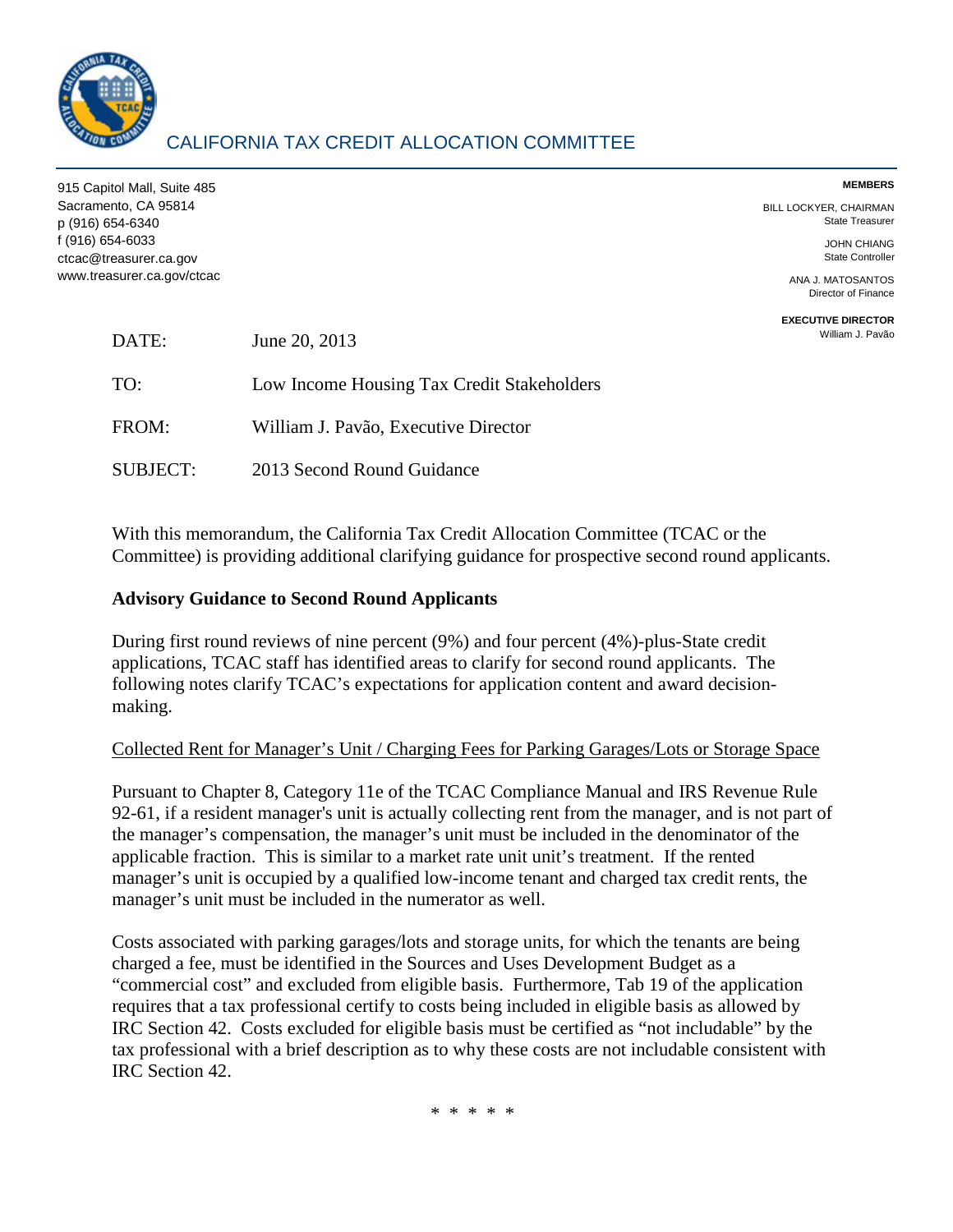#### Purchase Price in Excess of Appraised Value

Prior to the First Round of 2013, TCAC provided a clarifying memorandum dated January 29, 2013 [\(http://www.treasurer.ca.gov/ctcac/2013/guidance.pdf\)](http://www.treasurer.ca.gov/ctcac/2013/guidance.pdf) clarifying information as it relates to land and existing improvements and how they would be considered in underwriting and competitive scoring. For underwriting purposes, TCAC stated, "Such applications with acquisition costs exceeding the appraised value must explain the higher cost. Applications with non-arm's length transactions must demonstrate that the seller is not unduly benefiting from the higher purchase price." Related party sellers may receive no tax credit equity from the sale unless a qualified appraisal demonstrates residual value beyond the assumed debt on the property.

\* \* \* \* \*

#### Mental Health Service Act (MHSA) funds for competitive scoring

Applications proposing a financing commitment of MHSA housing program funds from the California Housing Finance Agency (CalHFA) will receive competitive scoring as public funds only for committed capital funds defraying development costs. Capital Operating Subsidized Reserve (COSR), Supplemental Capital Operating Subsidized Reserve (SCOSR), and MHSA Operating Expense Subsidy Reserve (MOESR) funds shall not be included in the public funds numerator for competitive purposes. However, the public funds numerator may be increased by 25% of the percentage of the proposed tax credit units assisted by the MHSA subsidy. For example, a project with 100 low-income units, where 25 of them are being assisted by either MHSA COSR, SCOSR or MOESR subsidy, would receive a 6.25% increase (25% of 25/100) to the public funds numerator. Please refer to TCAC Regulation Section 10325(c)(10)(A) for additional information.

\* \* \* \* \*

#### Lowest Income Point Category

In addition to the maximum fifty (50) points that may be requested in the Lowest Income point category based on the table noted in TCAC Regulations Section  $10325(c)(7)(A)$ , two (2) points may be requested for a project targeting at least ten percent (10%) of its low income units at or below thirty percent (30%) of area median income (AMI) as explained in TCAC Regulation Section  $10325(c)(7)(8)$ . The 2 points may be requested provided that the project meets the targeting above and that the units targeted at or below 30% AMI are spread across the various bedroom-count units, starting with the largest bedroom-count units (e.g. four bedroom units), and working down to the smaller bedroom-counts units, assuring that at least 10% of the larger units are proposed at 30% of area median income. In some instances, the smaller bedroomcount units (e.g. studio units) may not require any units targeted at or below 30% AMI because the amount of units required for the entire project has already been met. Please see the following example.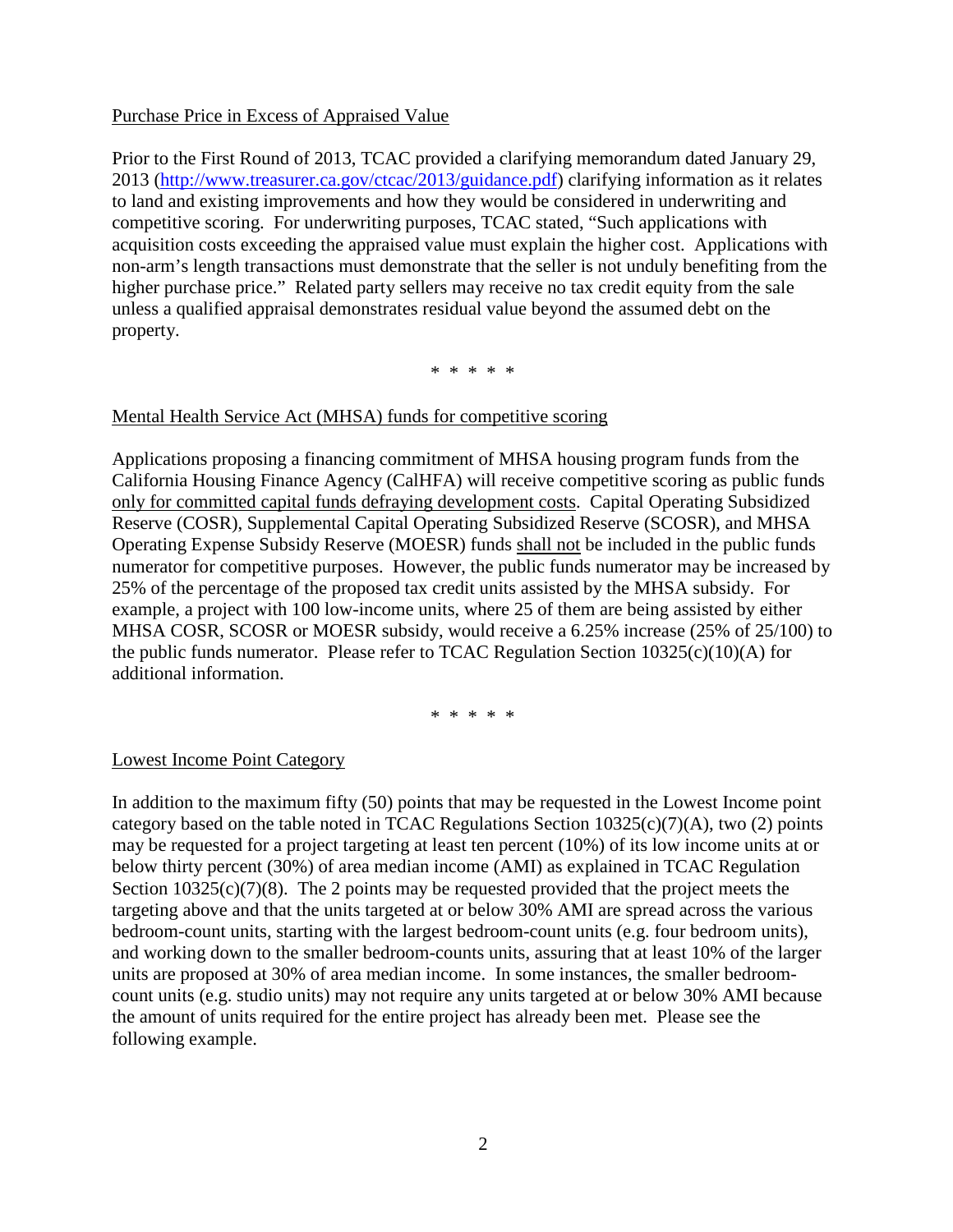## EXAMPLE:

76 low-income units (requires at least 8 units at or below 30% AMI)

- 43 three-bedroom units 5 units  $(11.6\%)$  at or below 30% AMI
- 21 two-bedroom units 3 units (14.3%) at or below 30% AMI
- 12 one-bedroom units 0 units  $(0.0\%)$  at or below 30% AMI
	- 8 Units total at or below 30% AMI

If the example described above is still unclear, please contact your regional TCAC analyst immediately.

\* \* \* \* \*

Environmental clearance for readiness scoring

In addition to the clarifying guidance previously provided in the memorandum dated May 26, 2011 [\(http://www.treasurer.ca.gov/ctcac/2011/firstround/update.pdf\)](http://www.treasurer.ca.gov/ctcac/2011/firstround/update.pdf), please see the additional clarifying information.

Section  $10325(c)(8)(B)$  awards points for:

(B) evidence, as verified by the appropriate officials, of site plan approval and that all local land use environmental review clearances (CEQA and NEPA) necessary to begin construction are either finally approved or unnecessary.

A project with federal funding invoking the National Environmental Protection Act (NEPA) must demonstrate that "clearances necessary to begin construction are either finally approved or unnecessary." This includes projects with federal rental subsidies and any rehabilitation projects requiring NEPA review as a condition of the federal subsidy award or renewal. Instructions within TCAC application Attachment 26 require that "the expiration dates of all required appeal periods for each item are listed and have expired, or will expire no later than 30 days beyond the application deadline date" (emphasis contained in original application text).

In order to avoid confusion on this point, the TCAC application must contain direct documentary evidence that federally funded projects have cleared NEPA.

Readiness points will be awarded to federally-funded applications that have either (a) received a HUD Authorization to Use Grant Funds (Form 7015.16) from HUD or HCD; (b) received a final approval and NEPA clearance document from USDA's Rural Housing Service or HUD where funding comes directly from the federal agency to the project; or (c) received a participating jurisdiction documentation of exemption.

Consistent with Section 10325(c)(8), TCAC will accept evidence within the application that the final stage of federal or state review and public comment has started by the application deadline, so long as the final public comment period concludes without delay within 30 days of the application deadline as published by TCAC. This means that, if necessary, a Request for Release of Funds (RROF) must be submitted to the appropriate federal or state agency by the application deadline to begin the final public comment period.